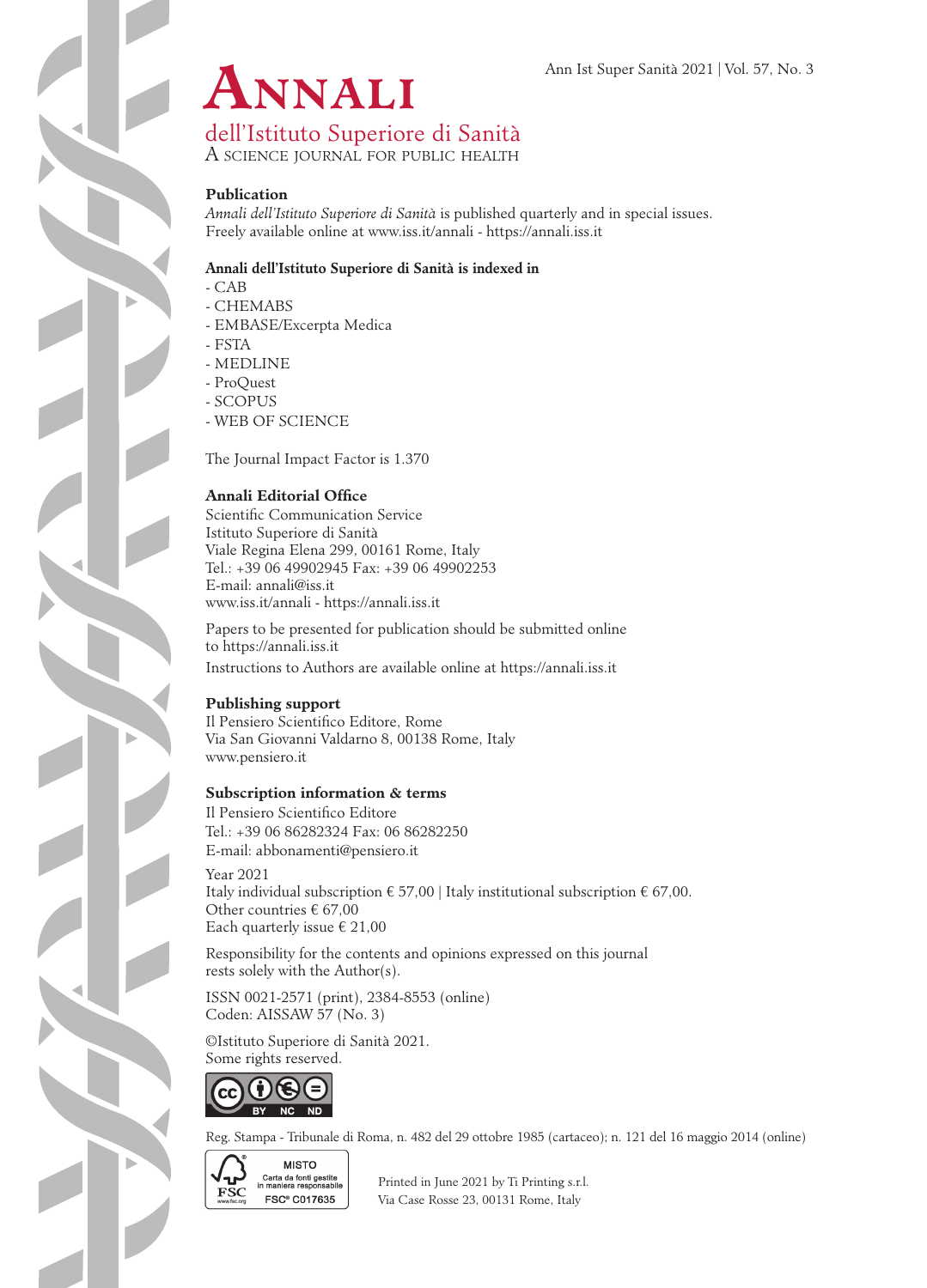

A science journal for public health

# **President of the Istituto Superiore di Sanità**

Silvio Brusaferro

**Responsible Director** Paola De Castro

#### **Editor-in-chief**

Enrico Alleva *Istituto Superiore di Sanità*

#### **Assistant Editor**

Federica Napolitani Cheyne *Istituto Superiore di Sanità*

#### **Scientific Committee**

Enrico Alleva, Luca Busani, Pietro Comba, Paola De Castro, Paola Fattibene, Alessandro Giuliani, Antonio Mistretta, Carlo Petrini, Giovanni Rezza, Emanuele Scafato, Marina Torre *Istituto Superiore di Sanità*

#### **Editorial Committee**

Annarita Barbaro, Maria Cristina Barbaro, Alessandra Fuglieni, Federica Napolitani Cheyne, Laura Radiciotti *Istituto Superiore di Sanità*

#### **OJS Site Administrator** Daniele Cordella

*Istituto Superiore di Sanità*

### **Editorial Advisory Board**

Chris Beyrer *Johns Hopkins Bloomberg School of Public Health, Baltimore, USA* Jacqueline N. Crawley *Laboratory of Behavioral Neuroscience, NIMH, NIH, Bethesda, USA* Juana Martín de las Mulas González-Albo *Dpto de Anatomía y Anatomía Patológica Comparada, Facultad de Veterinaria, UCO, Córdoba, Spain* Jean-François Delfraissy *Agence Nationale de Recherches sur le sida et les hépatites virales, Paris, France* Tony Fletcher *London School of Hygiene & Tropical Medicine, London, UK* Sui Huang *Institute for Systems Biology, Seattle, USA*  Stefania Maggi *CNR Aging Branch Institute of Neuroscience, Padova, Italy*  Francesco M. Marincola *Infectious Disease and Immunogenetics Section, NIH, Bethesda, USA* Ana Marušic´ *Dept of Research in Biomedicine and Health, University of Split School of Medicine, Croatia*  Patrick Smeesters *Université Catholique de Louvain, Louvain-La-Neuve, Belgium* Kurt Straif *ISGlobal, Barcelona and Visiting Professor at Boston College* David Vlahov *School of Nursing, University of California, San Francisco, CA, USA* Bernard Zalc (Boris) *Centre de Recherche de l'Institut du Cerveau et de la Moelle epiniere, UPMC, Paris, France*

*Graphic design of the cover:* Massimo Delle Femmine, Istituto Superiore di Sanità *The photograph on the cover is a scansion electron microscope image of human adenocarcinoma cell line SKBR3 treated with Aloe emodin for 24 h provided by Marisa Colone, CNRVF, Istituto Superiore di Sanità, Italy.*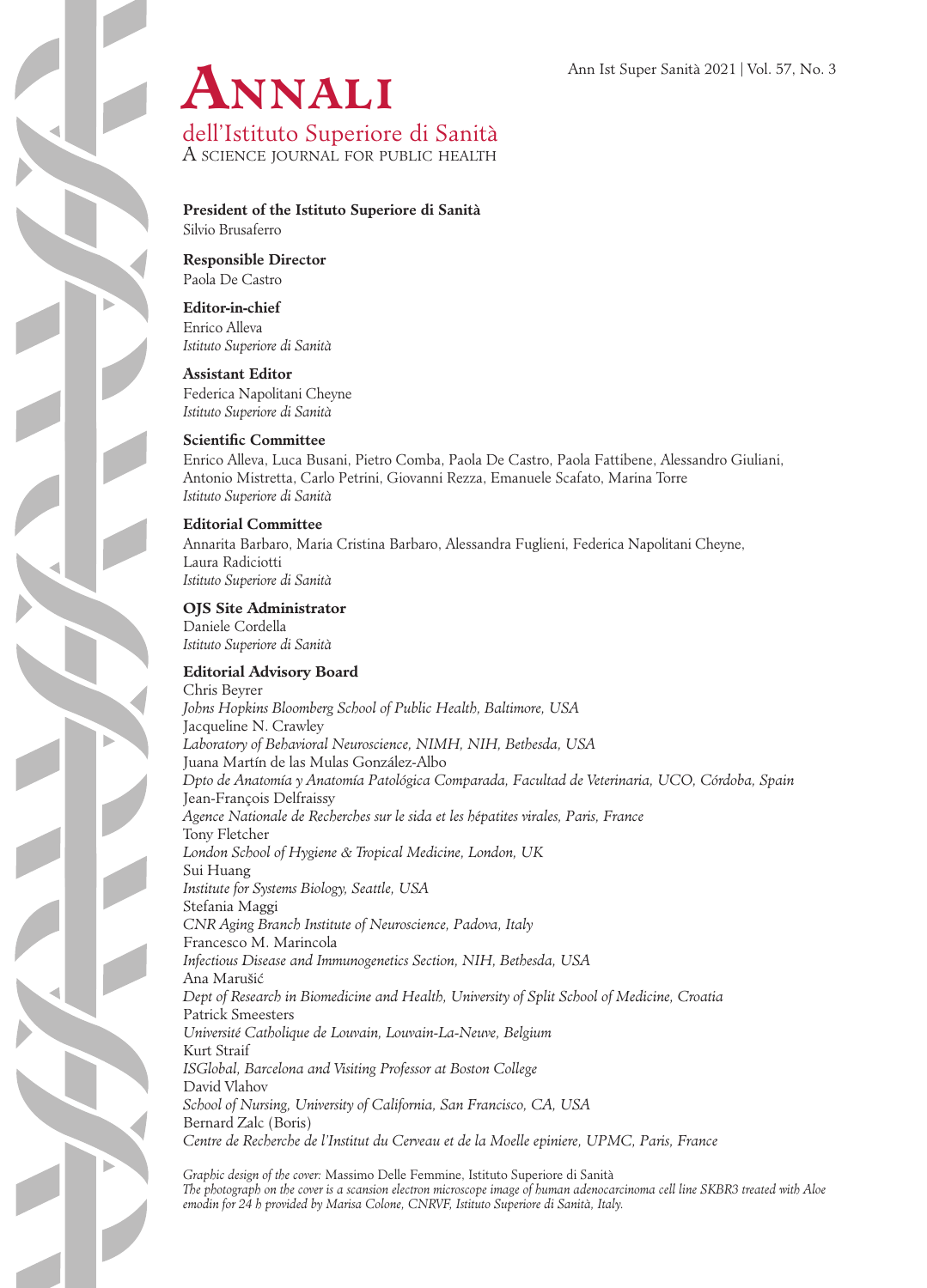



Vol. 57, No. 3 2021

# Contents

# **Letter**

**199** *Legionella pneumophila* and SARS-COV-2 co-infection: the importance of laboratory diagnosis *Maria Cristina Rota, Maria Grazia Caporali, Maria Scaturro, Antonietta Girolamo, Xanthi Andrianou and Maria Luisa Ricci*

# **Commentary**

**201** Challenges on the achievement of the World Health Organization goals for HCV elimination in Italy: need for a Regional programmatic approach on screening and linkage to care *Loreta A. Kondili, Alessio Aghemo and Massimo Andreoni*

#### **Original articles and reviews**

- **205** Mortality risk in a population of patients treated for gambling disorders: results of a follow-up study *Raimondo Maria Pavarin, Marco Domenicali, Silvia Marani, Elsa Turino and Fabio Caputo*
- **212** The evaluation of capacity in dementia: ethical constraints and best practice. A systematic review *Marina Gasparini, Valentina Moro, Stefania Amato, Nicola Vanacore and Giuseppe Gambina*
- **226** Community waterborne outbreak linked to a firefighting response during the COVID-19 emergency *Simona Nascetti, Luca Busani, Franco Bartoli, Riccardo Orioli, Alberta Stenico and Dagmar Regele*